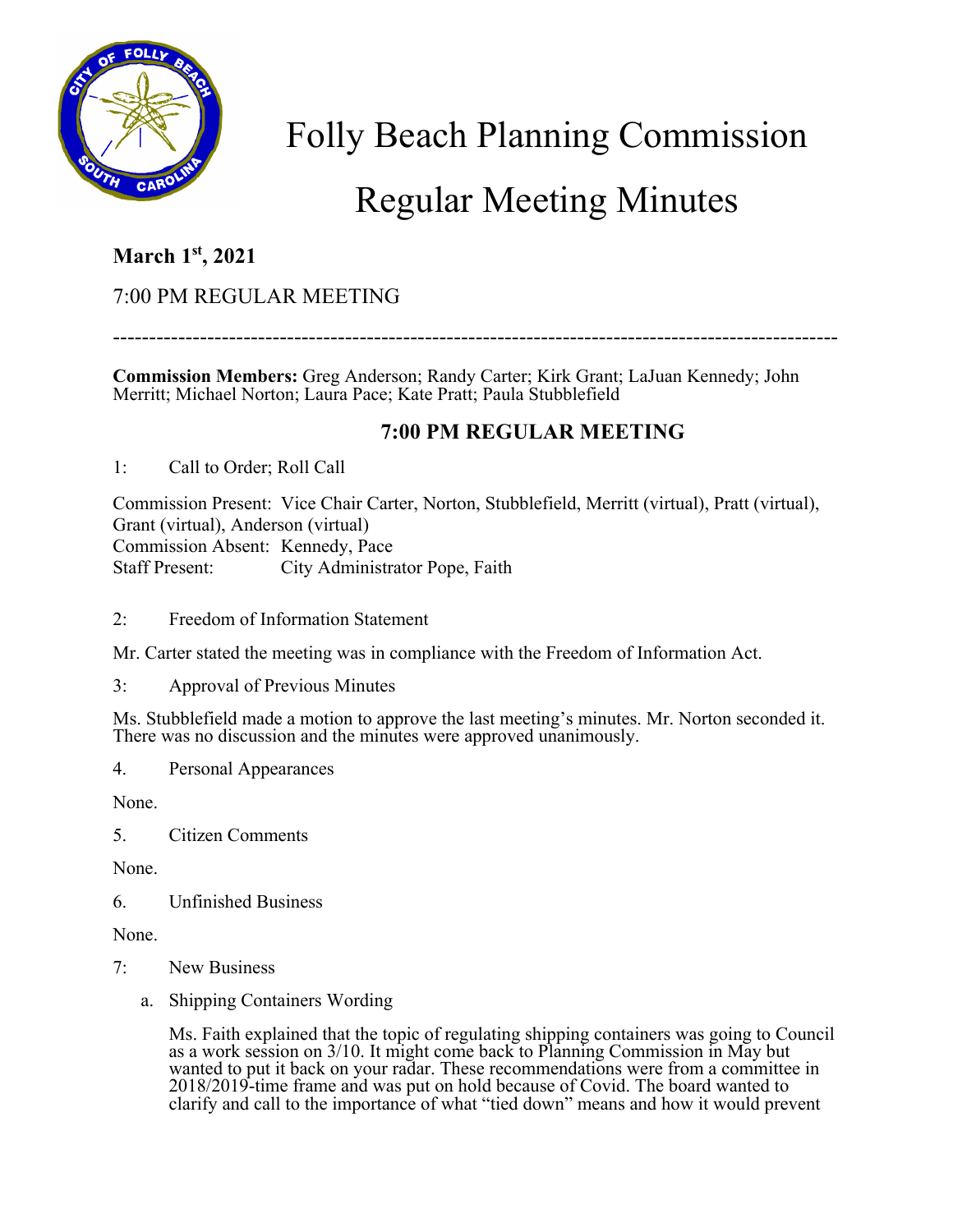floatation and the minimum fays the shipping container would need to be present for these regulations to apply.

- b. Comprehensive Plan Update
	- a. Priority Investment Element

Ms. Faith presented the 5 Year Update for the Priority Investment Element. This update incorporated the Strategic Plan from Council that outlines their legislative priorities for the fiscal year. It included updates on collaboration between jurisdictions under Community Planning, cataloging of grants utilized by the City and increased spending on capital projects such as water mains and repairs to critical facilities.

#### b. Resilience Element

Ms. Faith then summarized the resilience element full draft. This element was based off of Charleston County resilience element. She read through existing long-term plans and cataloging hazard impacts to the community. She also discussed what other systems such as transportation, energy and health, are impacted by hazards and are thus a resilience issue. Some of the long term plans developed by the City have not been able to be fully implemented due to Covid.

c. Entire Comprehensive Plan Draft Narrative

All elements are drafted and need to be approved. All elements previously presented before Planning Commission have been voted on individually and the same was done for the Priority Investment and Resilience Elements. Mr. Anderson made a motion to approve both the priority investment and resilience elements. Mr. Norton seconded. There was no discussion and all Commission members voted for approval. Mr. Anderson then made a motion to approve the entire draft narrative of the comprehensive plan. Mr. Norton seconded it. There was no discussion and all Commission members voted for approval.

d. Next Steps – Survey, Goals and Needs Assessment

Folly Beach will use this Resilience element and the rest of the Comprehensive Plan to identify what needs and goals the City wants to address through Long Term planning. A survey will be sent out for public comment on the Comprehensive Plan Update. These responses will inform the discussion on the Goals and Needs assessment during the April meeting. Once a draft is approved, it will be presented to Council. Council will then remand it to Planning Commission for a formal public hearing and then two readings in Council to approve it. The Comprehensive Plan Update for 2020 should be finalized around June 2021.

- 8: Staff Comments
	- a. Marsh Sign Letters Ms. Faith gave the Planning Commission an update on the nonconforming signs at Bowen's Island Rd and Folly Rd. We have heard from Charleston Outdoor Adventures on relocating their signs. Island Boat Charters has removed their sign from the marsh. The City has not heard from Mr. Barber on behalf of Bowen's Island Restaurant. City Council agreed that the Restaurant could relocate their sign as it is a City landmark and has historical significance. Charleston Outdoor Adventures needs to reach an agreement with the Restaurant. The City will support an encroachment permit to the County for relocation of these signs out of the marsh.
	- b. Max Height Requirements Ms. Faith briefed Planning Commission on the work sessions at City Council last month. There was a decrease in the BFEs on new flood maps and currently max height is tied to BFE. This discourages drive under parking and